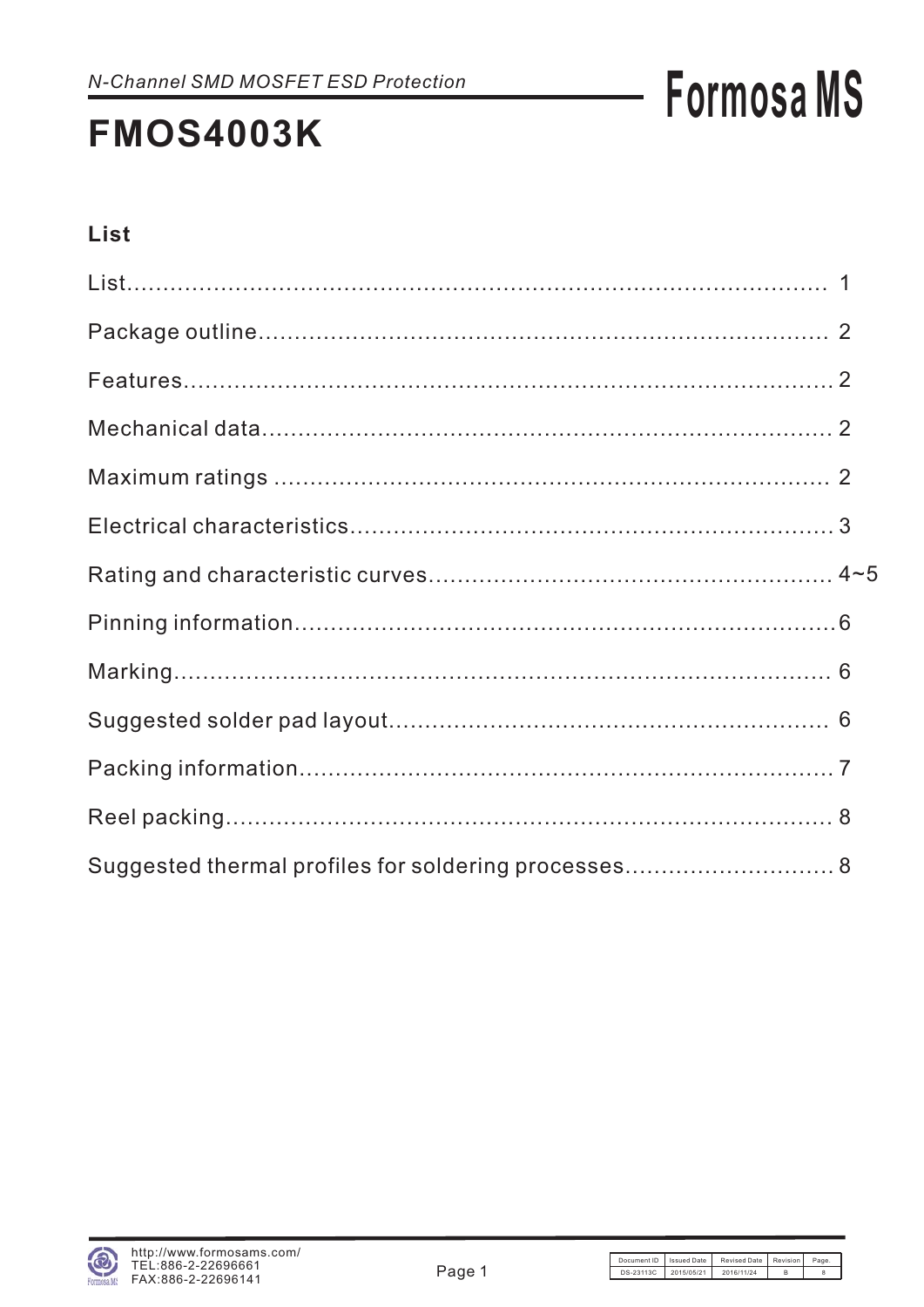## **FMOS4003K**

#### **30V N-Channel Enhancement Mode MOSFET- ESD Protection**

#### **Features**

- Low gate voltage threshold(Vgs(th))to facilitate drive circuit design
- Low gate charge for fast switching
- ESD protected gate 1kV
- Minimum breakdown voltage rating of 30V
- Lead-free parts meet RoHS requirments
- Suffix "-H" dinicates Halogen-free part, ex.FMOS4003K-H

### **Applications**

- Level shifters
- Level switches
- Low side load switches
- Portable applications

#### **Mechanical data**

- Epoxy:UL94-V0 rated flame retardant
- Case : Molded plastic, SOT-23
- Terminals : Solder plated, solderable per MIL-STD-750, Method 2026
- Mounting Position : Any
- Weight : Approximated 0.008 gram

#### Maximum ratings (AT T<sub>A</sub>=25°C unless otherwise noted)

| Parameter                                           | Symbol          | Limits               | Unit                   |      |   |  |  |
|-----------------------------------------------------|-----------------|----------------------|------------------------|------|---|--|--|
| Drain-to-source voltage                             |                 |                      | <b>V<sub>DSS</sub></b> | 30   | V |  |  |
| Gate-to-source voltage - continuous                 |                 |                      | $V_{GS}$               | ±20  | V |  |  |
| Continuous drain                                    | steady<br>state | $T_A = 25^{\circ}C$  | םי                     | 0.5  | A |  |  |
| Current (Note 1)                                    |                 | $T_A = 85^{\circ}$ C |                        | 0.37 |   |  |  |
| Power dissipation<br>(Note 1)                       |                 | steady state         | P <sub>D</sub>         | 0.69 | W |  |  |
| Continuous drain                                    | t < 10 s        | $T_A = 25^{\circ}C$  | lŋ.                    | 0.56 | A |  |  |
| current (Note 1)                                    |                 | $T_A = 85^{\circ}$ C |                        | 0.40 |   |  |  |
| Power dissipation<br>(Note 1)                       |                 | $t < 5$ s            | $P_D$                  | 0.83 | W |  |  |
| Pulsed drain current                                |                 | $t_p$ = 10 us        | Ірм                    | 1.7  | A |  |  |
| Operating junction and storage temperature<br>range | TJ,<br>Tstg     | $-55$ to<br>$+150$   | $^{\circ}C$            |      |   |  |  |
| Continuous Source Current (body diode)              | ls.             | 1.0                  | A                      |      |   |  |  |
| Maximum temperature for soldering<br>purposes       | $T_L$           | 260                  | $^{\circ}C$            |      |   |  |  |

Stresses exceeding Maximum Ratings may damage the device. Maximum Ratings are stress ratings only. Functional operation above the Recommended Operating Conditions is not implied. Extended exposure to stresses above the Recommended Operating Conditions may affect device reliability

#### **Thermal characteristics**

| Parameter                                   | Symbol | Limits | Unit          |
|---------------------------------------------|--------|--------|---------------|
| Junction-to-ambient - steady state (Note 1) | Reja   | 180    | $\degree$ C/W |
| Junction-to-ambient $-t < 10$ s (Note 1)    | Reja   | 150    |               |

1. Surface−mounted on FR4 board using 1 in sq pad size (Cu area = 1.127 in sq [1 oz] including traces).

### **Package outline**

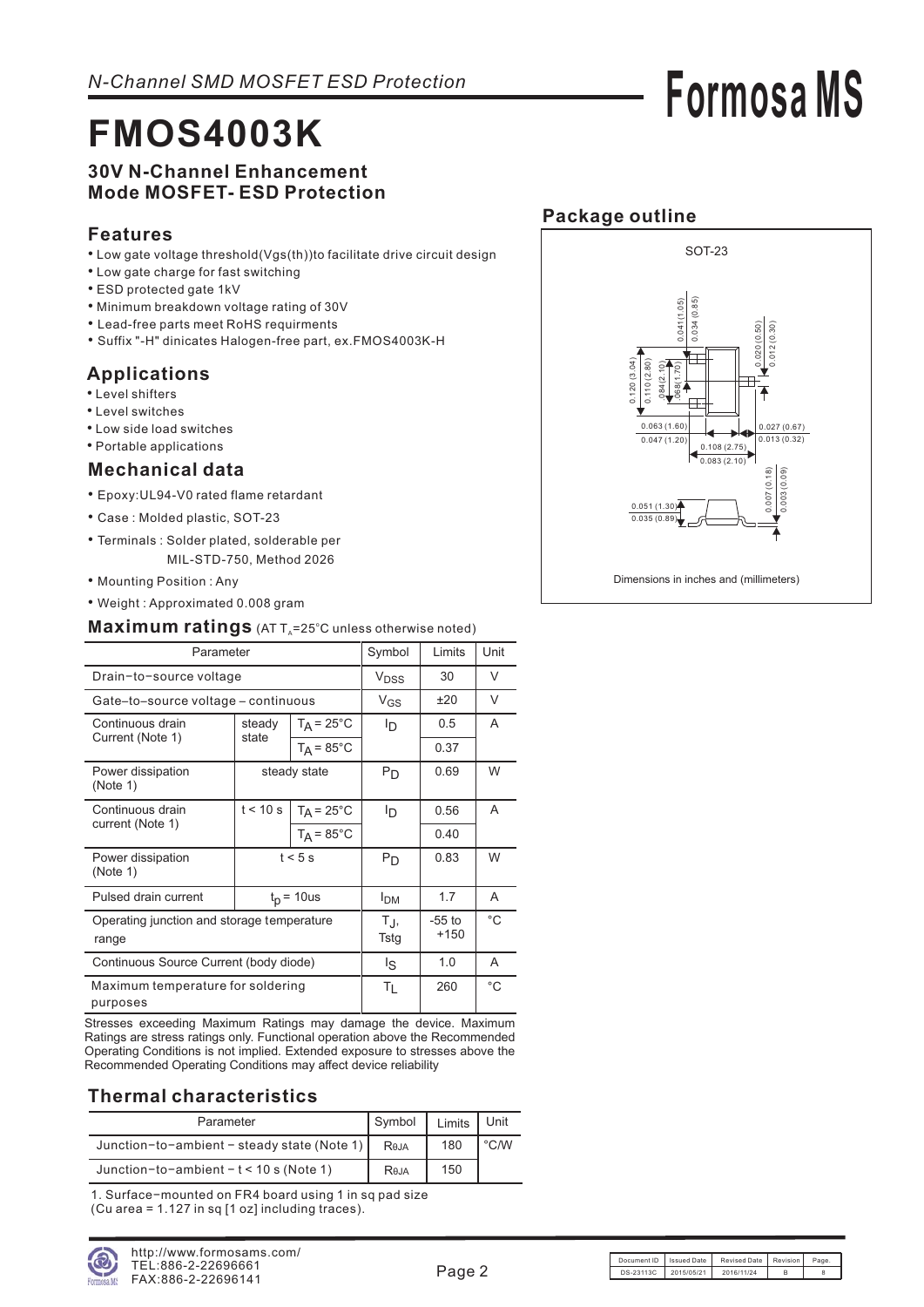## **FMOS4003K**

#### Electrical characteristics (At T<sub>A</sub>=25°C unless otherwise noted)

| Parameter                                                    | Symbol                | <b>Test Condition</b>                                                              |                     | Min | Typ  | Max  | Units  |
|--------------------------------------------------------------|-----------------------|------------------------------------------------------------------------------------|---------------------|-----|------|------|--------|
| <b>OFF CHARACTERISTICS</b>                                   |                       |                                                                                    |                     |     |      |      |        |
| Drain to source breakdown voltage                            | $V_{(BR)DSS}$         | $V_{GS} = 0 V, I_D = 100 \mu A$                                                    |                     | 30  |      |      | V      |
| Drain to source breakdown voltage<br>temperature coefficient | $V_{(BR)DSS}/T_J$     |                                                                                    |                     |     | 40   |      | mV/°C  |
| Zero gate voltage drain current                              | $I_{DSS}$             | $V_{GS} = 0 V,$<br>$V_{DS}$ = 30 V                                                 | $T_J = 25^{\circ}C$ |     |      | 1.0  | μA     |
| Gate to source leakage current                               | $I_{GSS}$             | $V_{DS} = 0 V, V_{GS} = \pm 10 V$                                                  |                     |     |      | ±1.0 | μA     |
| <b>ON CHARACTERISTICS (note 1)</b>                           |                       |                                                                                    |                     |     |      |      |        |
| Gate threshold voltage                                       | $V_{GS(TH)}$          | $V_{GS} = V_{DS}$ , $I_D = 250 \mu A$                                              |                     | 0.8 |      | 1.6  | $\vee$ |
| Negative threshold<br>temperature coefficient                | $V_{GS(TH)}/T_J$      |                                                                                    |                     |     | 3.4  |      | mV/°C  |
| Drain to source on resistance                                |                       | $V_{GS}$ = 4.0 V, $I_D$ = 10 mA                                                    |                     |     | 1.0  | 1.5  |        |
|                                                              | $R_{DS(on)}$          | $V_{GS}$ = 2.5 V, $I_D$ = 10 mA                                                    |                     |     | 1.5  | 2.0  | Ω      |
| Forward transconductance                                     | <b>g<sub>FS</sub></b> | $V_{DS}$ = 3.0 V, $I_D$ = 10 mA                                                    |                     |     | 0.33 |      | S      |
| <b>DYNAMIC CHARACTERISTICS</b>                               |                       |                                                                                    |                     |     |      |      |        |
| Input capacitance                                            | $C_{\text{iss}}$      |                                                                                    |                     |     | 41   |      |        |
| Output capacitance                                           | $\mathrm{C_{oss}}$    | $V_{GS} = 0 V, f = 1.0 MHz,$<br>$V_{DS}$ = 5.0 V                                   |                     |     | 12   |      | pF     |
| Reverse transfer capacitance                                 | $\mathrm{C_{rss}}$    |                                                                                    |                     |     | 8.1  |      |        |
| <b>SWITCHING CHARACTERISTICS</b>                             |                       |                                                                                    |                     |     |      |      |        |
| Turn on delay time                                           | $t_{d(on)}$           |                                                                                    |                     |     | 16.7 |      |        |
| Rise time                                                    | $t_{\mathsf{r}}$      |                                                                                    |                     |     | 47.9 |      |        |
| Turn off delay time                                          | $t_{d(\text{off})}$   | $V_{GS}$ = 4.5 V, $V_{DD}$ = 5.0 V,<br>$I_D$ = 0.1 A, R <sub>G</sub> = 50 $\Omega$ |                     |     | 65.1 |      | ns     |
| Fall time                                                    | tf                    |                                                                                    |                     |     | 64.2 |      |        |
| <b>SOURCE DRAIN DIODE CHARACTERISTICS</b>                    |                       |                                                                                    |                     |     |      |      |        |
| Forward diode voltage                                        | $V_{SD}$              | $V_{GS} = 0 V,$<br>$lg = 10 mA$                                                    | $T_J = 25^{\circ}C$ |     | 0.65 | 0.7  | V      |
| Reverse recovery time                                        | $t_{rr}$              | $V_{GS} = 0$ V, dl <sub>S</sub> /dt = 8A/µs,<br>$I_S = 10 \text{ mA}$              |                     |     | 14   |      | ns     |

Note 1: Pulse test: pulse width  $\leq 300$   $\mu$ s, duty cycle  $\leq 2.0\%$ 

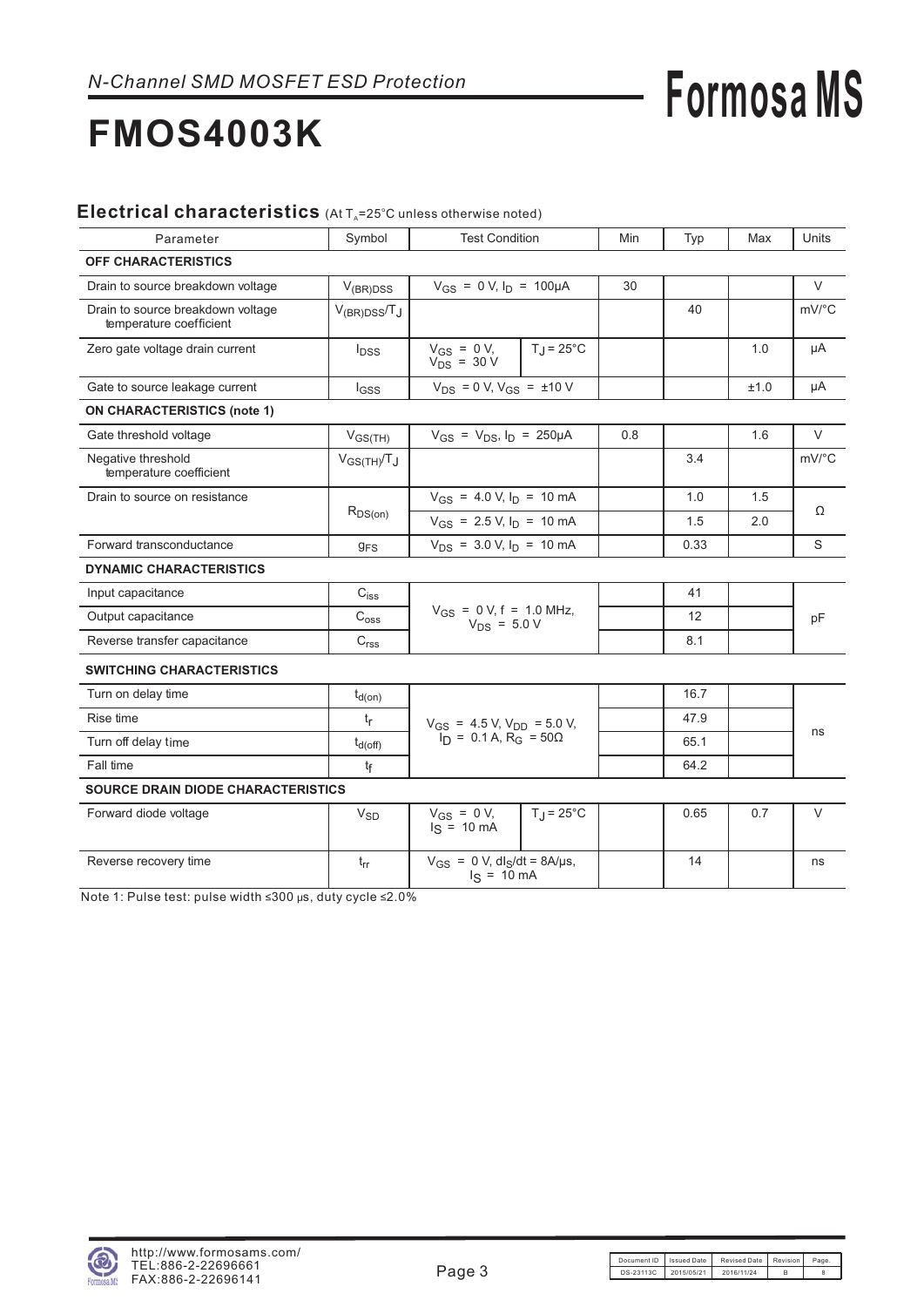

#### **Rating and characteristic curves (FMOS4003K)**

Document ID | Issued Date | Revised Date | Revision | Pag DS-23113C 2015/05/21 2016/11/24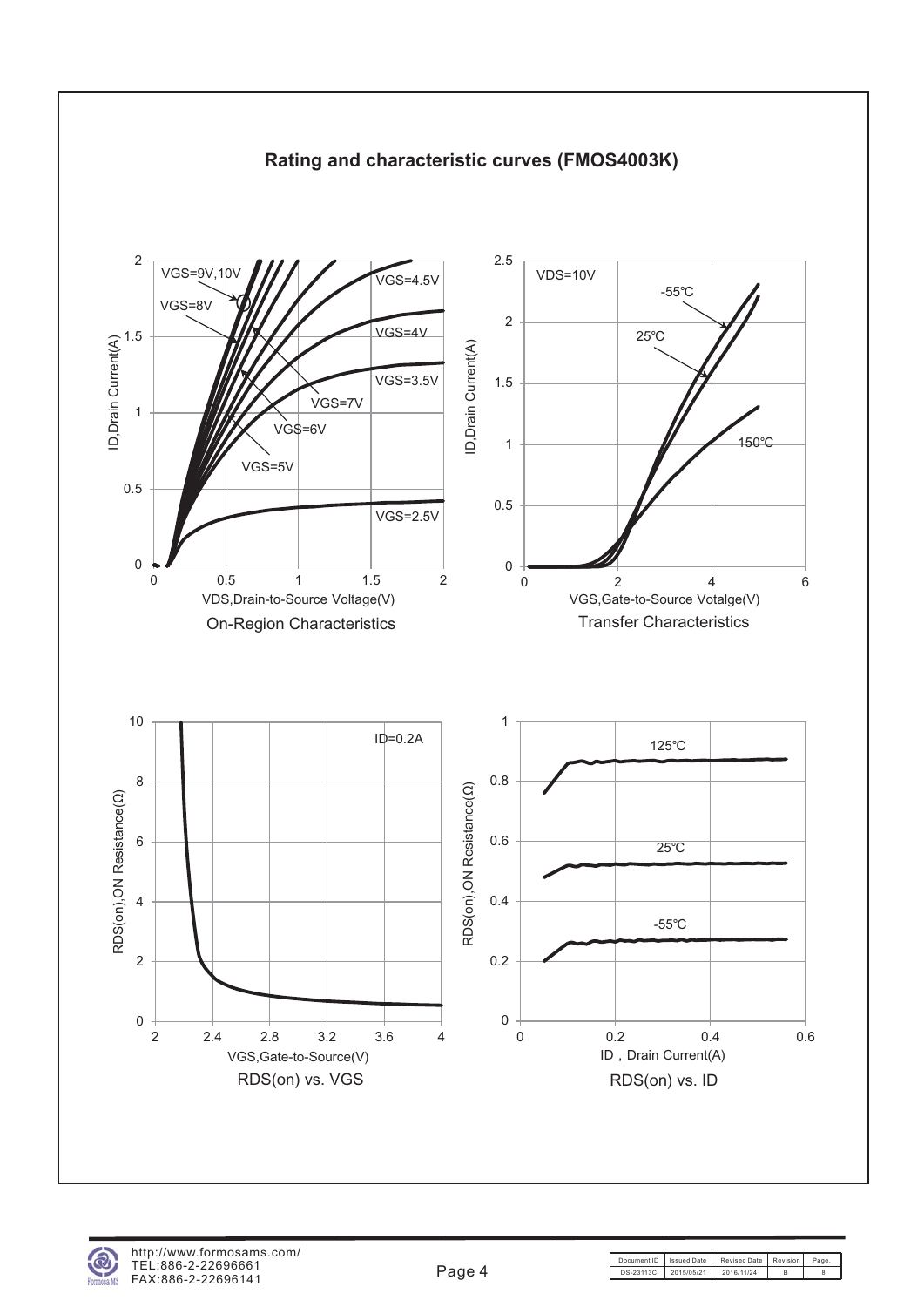

http://www.formosams.com/ TEL:886-2-22696661 FAX:886-2-22696141

Document ID Issued Date Revised Date Revision Page<br>DS-23113C 2015/05/21 2016/11/24 B 8 DS-23113C 2015/05/21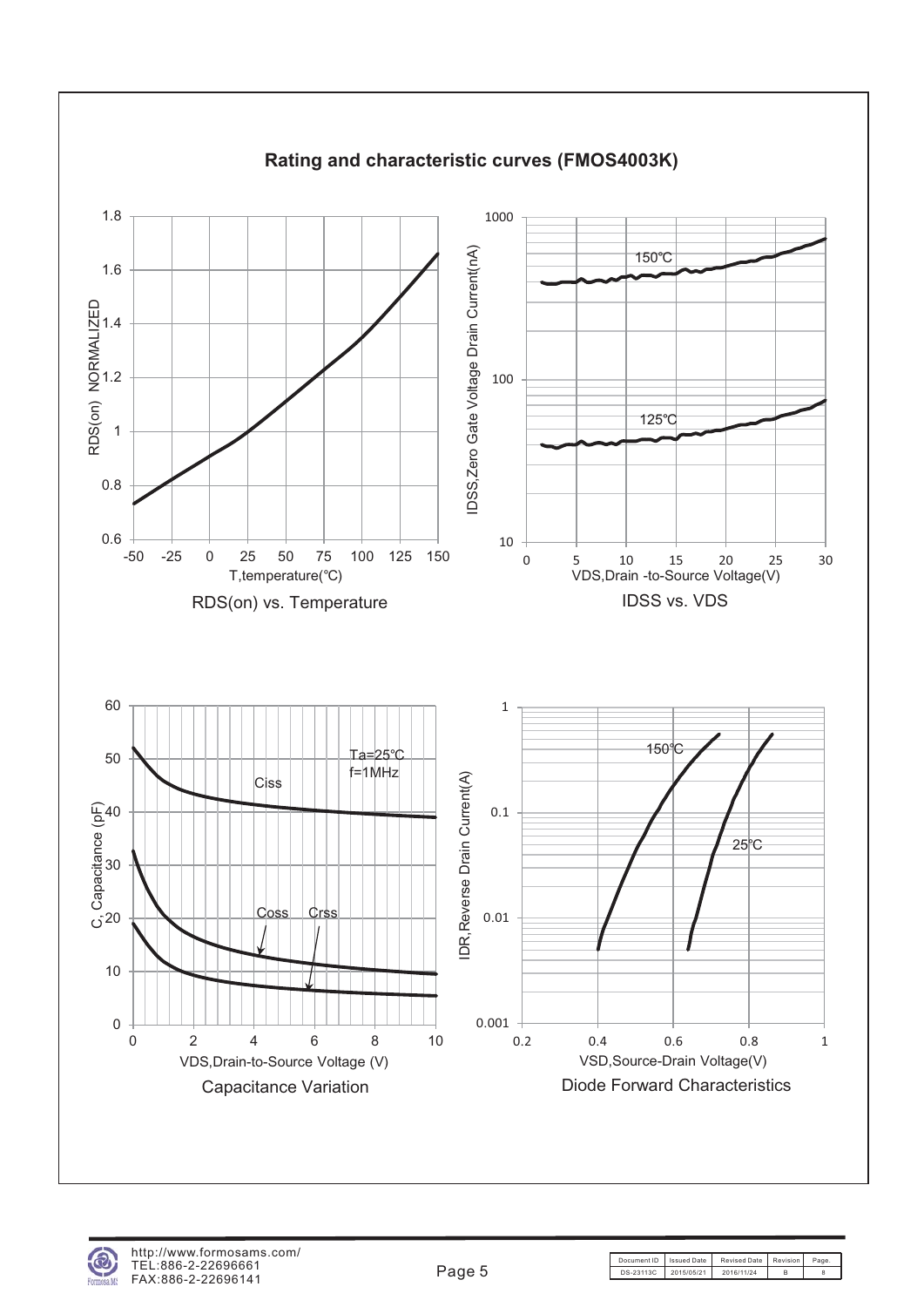## **FMOS4003K**

#### **Pinning information**



#### **Marking**

| Type number      | Marking code |
|------------------|--------------|
| <b>FMOS4003K</b> | TR8          |

#### **Suggested solder pad layout**

**SOT-23**



Dimensions in inches and (millimeters)

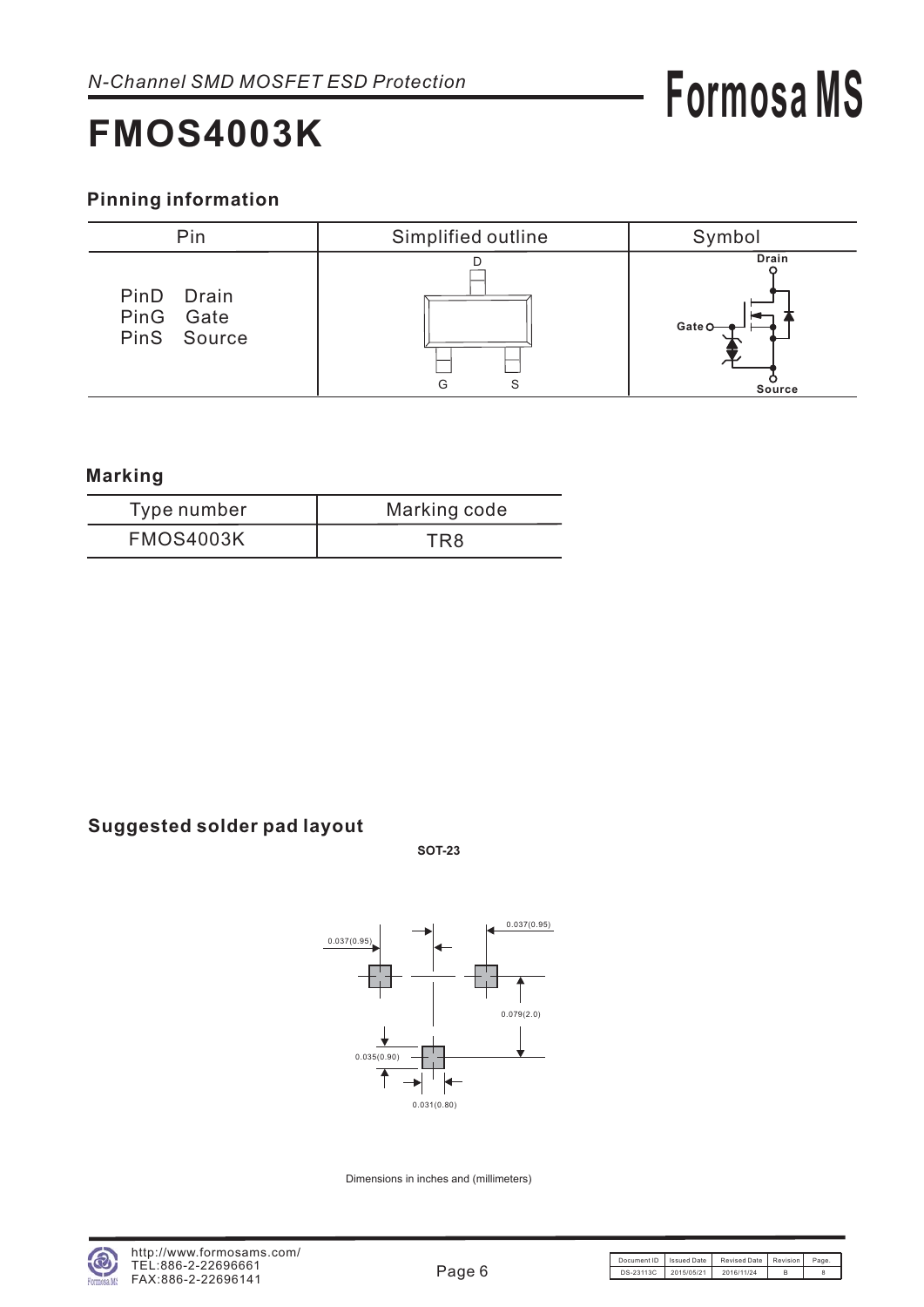## **FMOS4003K**

### **Packing information**





D

|                           |                |           | unit:mm |
|---------------------------|----------------|-----------|---------|
| Item                      | Symbol         | Tolerance | SOT-23  |
| Carrier width             | A              | 0.1       | 3.15    |
| Carrier length            | B              | 0.1       | 2.77    |
| Carrier depth             | C              | 0.1       | 1.22    |
| Sprocket hole             | d              | 0.1       | 1.50    |
| 13" Reel outside diameter | D              | 2.0       |         |
| 13" Reel inner diameter   | D <sub>1</sub> | min       |         |
| 7" Reel outside diameter  | D              | 2.0       | 178.00  |
| 7" Reel inner diameter    | D <sub>1</sub> | min       | 55.00   |
| Feed hole diameter        | D <sub>2</sub> | 0.5       | 13.00   |
| Sprocket hole position    | E              | 0.1       | 1.75    |
| Punch hole position       | F              | 0.1       | 3.50    |
| Punch hole pitch          | P              | 0.1       | 4.00    |
| Sprocket hole pitch       | P <sub>0</sub> | 0.1       | 4.00    |
| <b>Embossment center</b>  | P <sub>1</sub> | 0.1       | 2.00    |
| Overall tape thickness    | T              | 0.1       | 0.23    |
| Tape width                | W              | 0.3       | 8.00    |
| Reel width                | W <sub>1</sub> | 1.0       | 12.0    |

Note:Devices are packed in accor dance with EIA standar RS-481-A and specifications listed above.